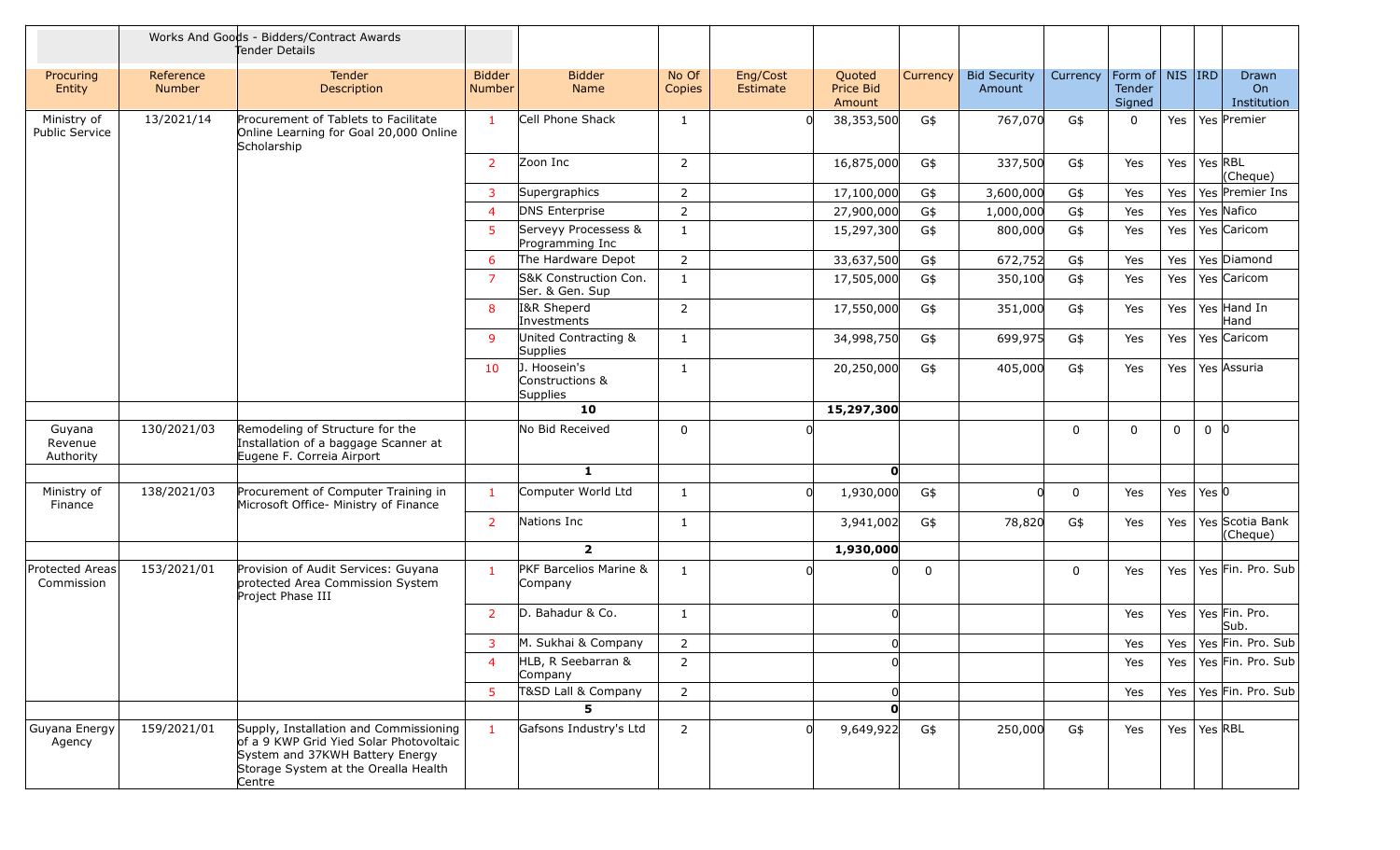|                                 |                            | Works And Goods - Bidders/Contract Awards<br>Tender Details                    |                         |                                                          |                 |                      |                               |             |                               |          |                                     |             |          |                                  |
|---------------------------------|----------------------------|--------------------------------------------------------------------------------|-------------------------|----------------------------------------------------------|-----------------|----------------------|-------------------------------|-------------|-------------------------------|----------|-------------------------------------|-------------|----------|----------------------------------|
| Procuring<br>Entity             | Reference<br><b>Number</b> | Tender<br>Description                                                          | <b>Bidder</b><br>Number | <b>Bidder</b><br>Name                                    | No Of<br>Copies | Eng/Cost<br>Estimate | Quoted<br>Price Bid<br>Amount | Currency    | <b>Bid Security</b><br>Amount | Currency | Form of NIS IRD<br>Tender<br>Signed |             |          | Drawn<br>On<br>Institution       |
|                                 | 159/2021/01                |                                                                                | $\overline{2}$          | Trifactor Tech. Sales &<br>Ser. Ltd (T&T)                | $\overline{2}$  |                      | 32,081,791                    | G\$         | 2,800                         | USD \$   | Yes                                 |             |          | $N/A$ N/A tRINIE INS.<br>cO. ITD |
|                                 |                            |                                                                                |                         | $\overline{2}$                                           |                 |                      | 9,649,922                     |             |                               |          |                                     |             |          |                                  |
| Ministry of<br>Education        | 173/2021/40                | Consultancy Services for Construction<br>of Building- St. Joseph High School   | $\mathbf{1}$            | Deen & Partners                                          | $\overline{2}$  |                      |                               | $\mathbf 0$ |                               | 0        | Yes                                 | Yes         |          | Yes Fin. Pro. Sub                |
|                                 |                            |                                                                                | $\overline{2}$          | Innovative Consultancy<br>Service Inc                    | $\overline{2}$  |                      |                               |             |                               |          | Yes                                 | Yes         |          | Yes Fin. Pro.<br>Sub.            |
|                                 |                            |                                                                                | 3                       | GR Engineering Co.                                       | $\overline{2}$  |                      |                               |             |                               |          | Yes                                 | Yes         |          | Yes Fin. Pro.<br>Sub.            |
|                                 |                            |                                                                                | $\overline{4}$          | CB & Associates Inc                                      | $\overline{2}$  |                      |                               |             |                               |          | Yes                                 | Yes         |          | Yes Fin. Pro.<br>Sub.            |
|                                 |                            |                                                                                | 5                       | Aqua Sub Design Inc                                      | $\mathbf{1}$    |                      | ŋ                             |             |                               |          | Yes                                 | Yes         |          | Yes Fin. Pro.<br>Sub.            |
|                                 |                            |                                                                                | 6                       | SRKN'gineering &<br>Associates Ltd                       | $\overline{2}$  |                      |                               |             |                               |          | Yes                                 | Yes         |          | Yes Fin. Pro.<br>Sub.            |
|                                 |                            |                                                                                | $\overline{7}$          | Origin Investments                                       | $\overline{2}$  |                      | U                             |             |                               |          | Yes                                 | Yes         |          | Yes Fin. Pro.<br>Sub.            |
|                                 |                            |                                                                                | 8                       | <b>E&amp;A Consultants Inc</b>                           | $\overline{2}$  |                      |                               |             |                               |          | Yes                                 | Yes         |          | Yes Fin. Pro.<br>Sub.            |
|                                 |                            |                                                                                |                         | 8                                                        |                 |                      | $\mathbf{o}$                  |             |                               |          |                                     |             |          |                                  |
| Ministry of<br>Public Works     | 184/2021/31 EOI            | Consultancy Services for Road Safety<br>Diagnostic and Action Plan (2022-2026) | $\mathbf{1}$            | Ernst & Young Services<br>Ltd                            | $\overline{2}$  |                      | ŋ                             | $\mathbf 0$ |                               | 0        | Yes                                 | $\mathbf 0$ | $0$ $ 0$ |                                  |
|                                 |                            |                                                                                | $\overline{2}$          | Typsa Tecnica y<br>Proyectos SA Typsa<br>(Spain)         | 3               |                      | ŋ                             |             |                               |          | Yes                                 |             |          |                                  |
|                                 |                            |                                                                                | 3                       | BrinsTen Systems Dev.<br>Specialist                      | 0               |                      |                               |             |                               |          | Yes                                 |             |          |                                  |
|                                 |                            |                                                                                | $\overline{4}$          | Fred Engineering                                         | $\overline{2}$  |                      | $\Omega$                      |             |                               |          | Yes                                 |             |          |                                  |
|                                 |                            |                                                                                | 5                       | Expert Power House                                       | $\overline{2}$  |                      |                               |             |                               |          | Yes                                 |             |          |                                  |
|                                 |                            |                                                                                | 6                       | IT Transport Ltd UK<br>Inass. SRKN'gineering             | $\overline{2}$  |                      |                               |             |                               |          | Yes                                 |             |          |                                  |
|                                 |                            |                                                                                | $\overline{7}$          | Egis Engen.Consult. Ltda<br>& SRKN'gineer. & Ass.<br>Ltd | $\overline{2}$  |                      |                               |             |                               |          | Yes                                 |             |          |                                  |
|                                 |                            |                                                                                | 8                       | Rites Ltd & CB<br>Associates Inc                         | 2               |                      | <sup>0</sup>                  |             |                               |          |                                     | Yes         |          |                                  |
|                                 |                            |                                                                                | 9                       | Traffic Injury Res.<br>Found. &                          |                 |                      |                               |             |                               |          |                                     |             |          |                                  |
|                                 |                            |                                                                                |                         | $\mathbf{9}$                                             |                 |                      | O                             |             |                               |          |                                     |             |          |                                  |
| Office of the<br>Prime Minister | 228/2021/02                | Transportation of Fuel & Lube Oil to<br>Hinterland Utilities                   | $\mathbf{1}$            | Marlon Johnson                                           | 1               |                      | 34,975,200                    | G\$         | 699,504                       | G\$      | Yes                                 |             |          | Yes   Yes GBTI<br>(Cheque)       |
|                                 |                            |                                                                                | $\overline{2}$          | Parasam Persaud                                          | $\mathbf{1}$    |                      | 60,820,000                    | G\$         | 1,216,400                     | G\$      | Yes                                 | Yes         |          | Yes Assuria                      |
|                                 |                            |                                                                                |                         | $\overline{\mathbf{2}}$                                  |                 |                      | 34,975,200                    |             |                               |          |                                     |             |          |                                  |
| Guyana Defence<br>Force         | 245/2021/53                | procurement of Genuine Outboard<br>Spares                                      | $\overline{1}$          | Gen. Equip. Guy. Ltd (<br>Vat Exc.)                      | $\overline{2}$  |                      | 52,425,000                    | G\$         | 1,195,290                     | G\$      | Yes                                 | Yes         |          | Yes Assuria                      |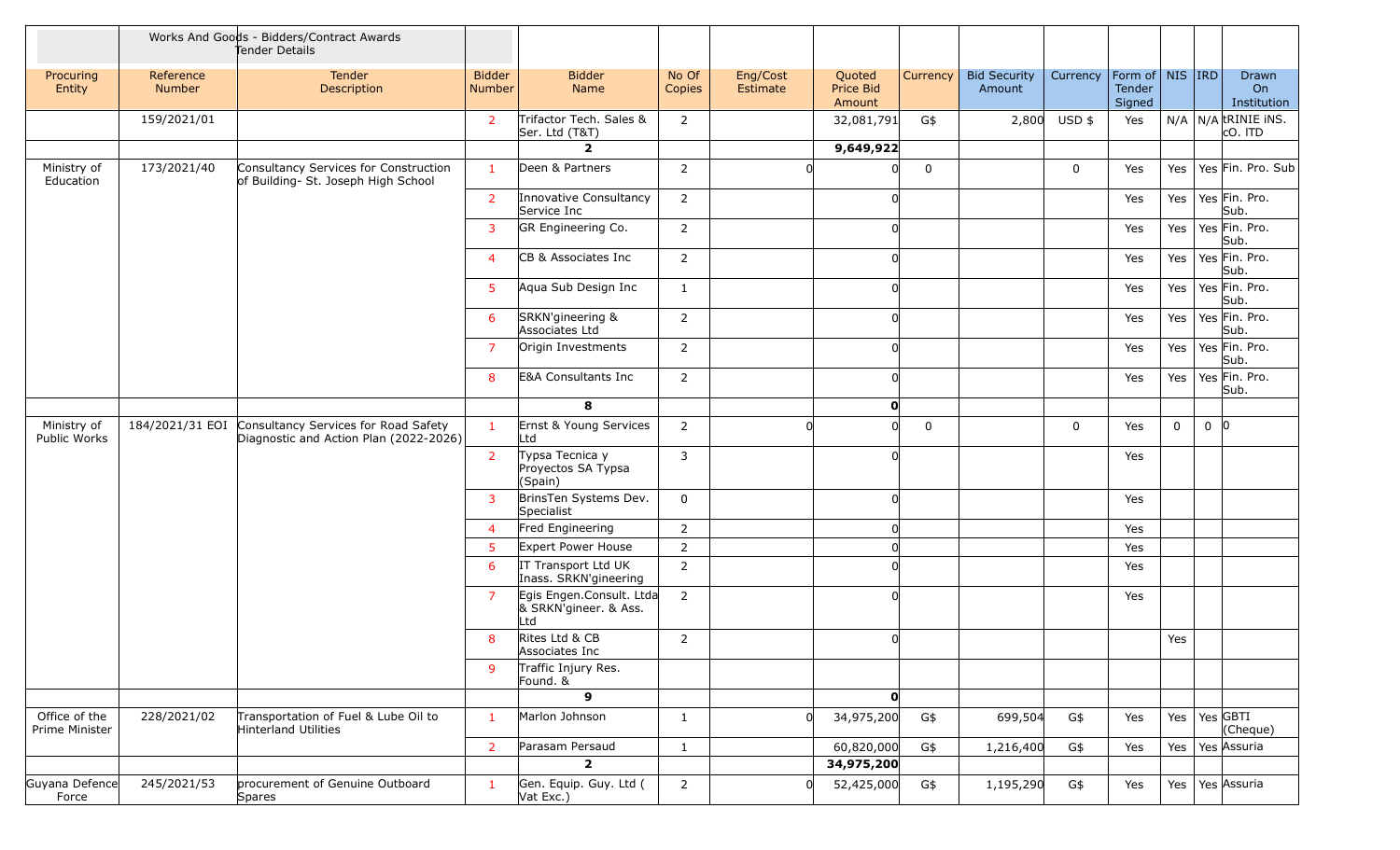|                                                         | Works And Goods - Bidders/Contract Awards<br>Tender Details |                                                                                                                                        |                                |                                                             |                 |                             |                               |          |                               |          |                                         |             |                   |                                                      |
|---------------------------------------------------------|-------------------------------------------------------------|----------------------------------------------------------------------------------------------------------------------------------------|--------------------------------|-------------------------------------------------------------|-----------------|-----------------------------|-------------------------------|----------|-------------------------------|----------|-----------------------------------------|-------------|-------------------|------------------------------------------------------|
| Procuring<br>Entity                                     | Reference<br><b>Number</b>                                  | Tender<br>Description                                                                                                                  | <b>Bidder</b><br><b>Number</b> | <b>Bidder</b><br><b>Name</b>                                | No Of<br>Copies | Eng/Cost<br><b>Estimate</b> | Quoted<br>Price Bid<br>Amount | Currency | <b>Bid Security</b><br>Amount | Currency | Form of   NIS   IRD<br>Tender<br>Signed |             |                   | Drawn<br><b>On</b><br>Institution                    |
|                                                         | 245/2021/53                                                 |                                                                                                                                        | -1                             | Gen. Equip. Guy. Ltd (<br>Vat Inc.)                         |                 |                             | 59,764,505                    | G\$      |                               |          |                                         |             |                   |                                                      |
|                                                         |                                                             |                                                                                                                                        | $\overline{2}$                 | Farm Supplies Ltd (Vat<br>Inc)                              | 3               |                             | 59,986,800                    | G\$      | 1,199,736                     | G\$      | Yes                                     | Yes         | Yes Assuria       |                                                      |
|                                                         |                                                             |                                                                                                                                        |                                | $\mathbf{3}$                                                |                 |                             | 52,425,000                    |          |                               |          |                                         |             |                   |                                                      |
| Georgetown<br>Public Hospital<br>Corporation            | 295/2021/46                                                 | Provision of Weeding and Cleaning<br>Services                                                                                          | $\mathbf{1}$                   | <b>AKP Contracting</b>                                      | $\overline{2}$  |                             | 8,736,440                     | G\$      | 174,729                       | G\$      | Yes                                     | Yes         | Yes Nafico        |                                                      |
|                                                         |                                                             |                                                                                                                                        | 2                              | TI Engineering                                              | 2               |                             | 138,991,024                   | G\$      | 277,982                       | G\$      | Yes                                     | Yes         | Yes Assuria       |                                                      |
|                                                         |                                                             |                                                                                                                                        | 3                              | Nihal's Contracting<br>Services                             | $\mathbf{1}$    |                             | 12,560,000                    | G\$      | 251,200                       | G\$      | Yes                                     | Yes         | Yes GBTI          | Cheque                                               |
|                                                         |                                                             |                                                                                                                                        | $\overline{4}$                 | Klassic Supplies                                            | $\overline{2}$  |                             | 8,128,540                     | G\$      | 169,175                       | G\$      | Yes                                     | Yes         |                   | Yes Diamond                                          |
|                                                         |                                                             |                                                                                                                                        | 5                              | SB Plumbing Welding &<br>General Const.                     | 2               |                             | 35,315,360                    | G\$      | 706,307                       | G\$      | Yes                                     | Yes         |                   | Yes Caricom                                          |
|                                                         |                                                             |                                                                                                                                        | 6                              | Profession Engineering<br>& Const. Ser                      | $\overline{2}$  |                             | 16,120,000                    | G\$      | 322,400                       | G\$      | Yes                                     | Yes         |                   | Yes Caricom                                          |
|                                                         |                                                             |                                                                                                                                        | $\overline{7}$                 | N. Singh & Sons<br>Contracting Service                      | 2               |                             | 6,633,018                     | G\$      |                               |          | Yes                                     | Yes         | Yes No Bid        | Security                                             |
|                                                         |                                                             |                                                                                                                                        | 8                              | Tripple J General<br>Services & Supplies                    | 2               |                             | 26,400,000                    | G\$      | 528,000                       | G\$      | Yes                                     | Yes         |                   | Yes Caricom                                          |
|                                                         |                                                             |                                                                                                                                        | 9                              | <b>AYN Construction &amp;</b><br>General Services           | $\overline{2}$  |                             | 11,483,980                    | G\$      | 230,000                       | G\$      | Yes                                     | Yes         | Yes GTM           |                                                      |
|                                                         |                                                             |                                                                                                                                        | 10                             | QA Civil Works                                              | $\overline{2}$  |                             | 5,232,752                     | G\$      | 180,000                       | G\$      | Yes                                     | Yes         | Yes Assuria       |                                                      |
|                                                         |                                                             |                                                                                                                                        | 11                             | SM&K Investment                                             | 2               |                             | 18,838,420                    | G\$      | 376,769                       | G\$      | Yes                                     | Yes         |                   | Yes Caricom                                          |
|                                                         |                                                             |                                                                                                                                        | 12                             | Renee's Constructing<br>Services                            | $\overline{2}$  |                             | 26,726,342                    | G\$      | 534,527                       | G\$      | Yes                                     | Yes         | Yes Assuria       |                                                      |
|                                                         |                                                             |                                                                                                                                        |                                | $12$                                                        |                 |                             | 5,232,752                     |          |                               |          |                                         |             |                   |                                                      |
| Guyana Sugar<br>Corporation                             | 296/2021/21                                                 | Relocation of the #5 Vacuum Pan From<br>the Old Skeldon to Rosehall Sugar<br>Factory                                                   | $\mathbf{1}$                   | Yunaz Civil & Building<br>Construction Services             | 1               | 19,286,454                  | 19,280,000                    | G\$      | 390,000                       | G\$      | Yes                                     | Yes         | Yes Assuria       |                                                      |
|                                                         |                                                             |                                                                                                                                        |                                | 1                                                           |                 |                             | 19,280,000                    |          |                               |          |                                         |             |                   |                                                      |
| Georgetown<br>Public Hospital<br>Corporation            | 296/2021/46                                                 | Supply and Delivery of Fibre Optic<br>Cables                                                                                           |                                | No Bid Received                                             | 0               |                             |                               |          |                               | 0        | $\mathbf{0}$                            | $\mathbf 0$ | $\mathbf 0$<br>10 |                                                      |
|                                                         |                                                             |                                                                                                                                        |                                | $\mathbf{1}$                                                |                 |                             | $\mathbf{0}$                  |          |                               |          |                                         |             |                   |                                                      |
| MOA-National<br>Drainage and<br>Irrigation<br>Authority | 297/2021/21                                                 | Manual Monthly Maintenance Cleaning<br>for the Period January to December<br>2022 of Cummings Canal (4,414Meters)<br>within Georgetown | $\mathbf{1}$                   | <b>Brick Mortar</b><br>Construction Services &<br>Gen. Sup. | 1               |                             | 27,494,000                    | G\$      |                               | 0        | Yes                                     |             |                   | Yes   Yes   BSDP Com.<br>& Signed                    |
|                                                         |                                                             |                                                                                                                                        | $\overline{2}$                 | Ayeni Hutton<br>Construction Company                        | $\overline{2}$  |                             | 12,396,552                    | G\$      |                               |          | Yes                                     | Yes         |                   | Yes BSDP Com.<br>& Signed                            |
|                                                         |                                                             |                                                                                                                                        | 3                              | SB Plumbing, Welding &<br>General Const                     | $\overline{2}$  |                             | 13,763,000                    | G\$      | 275,260                       | G\$      | Yes                                     | Yes         |                   | Yes Caricom.,<br><b>BSDP</b> not<br>Com. &<br>Signed |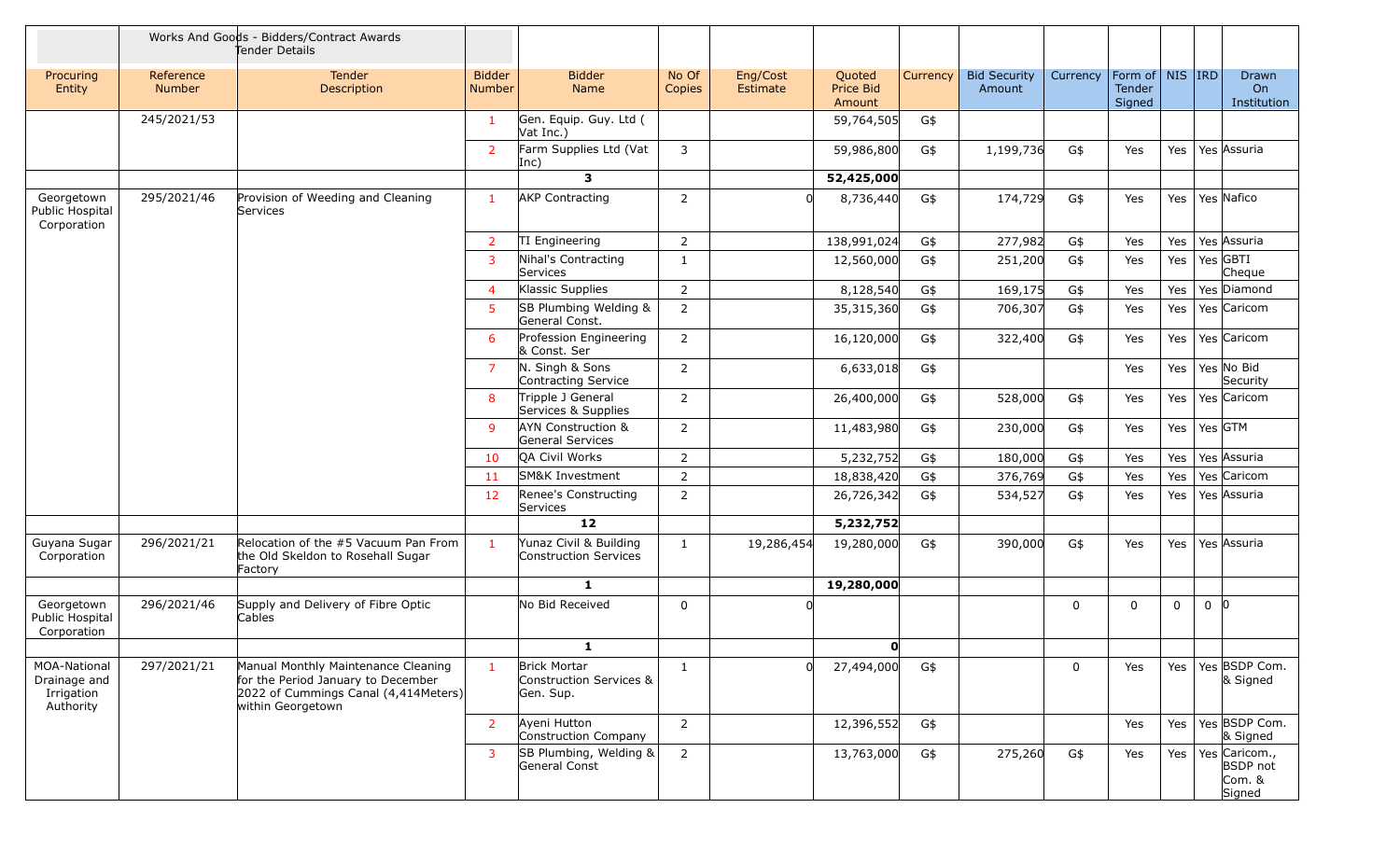|                     | Works And Goods - Bidders/Contract Awards<br>Tender Details |                       |                         |                                                    |                 |                      |                               |          |                               |          |                                         |     |                                                      |
|---------------------|-------------------------------------------------------------|-----------------------|-------------------------|----------------------------------------------------|-----------------|----------------------|-------------------------------|----------|-------------------------------|----------|-----------------------------------------|-----|------------------------------------------------------|
| Procuring<br>Entity | Reference<br><b>Number</b>                                  | Tender<br>Description | <b>Bidder</b><br>Number | <b>Bidder</b><br>Name                              | No Of<br>Copies | Eng/Cost<br>Estimate | Quoted<br>Price Bid<br>Amount | Currency | <b>Bid Security</b><br>Amount | Currency | Form of   NIS   IRD<br>Tender<br>Signed |     | Drawn<br>On<br>Institution                           |
|                     | 297/2021/21                                                 |                       | $\overline{4}$          | BT Consulting & General<br>Services                | $\overline{2}$  |                      | 13,935,504                    | G\$      | 286,848                       | G\$      | Yes                                     | Yes | Yes GTM., BSDP<br>Com. &<br>Signed                   |
|                     |                                                             |                       | 5                       | KW&C Enterprise                                    | $\mathbf{1}$    |                      | 12,414,344                    | G\$      |                               |          | Yes                                     | Yes | Yes BSDP Com.<br>& Signed                            |
|                     |                                                             |                       | 6                       | L&G Services                                       | $\overline{2}$  |                      | 9,896,256                     | G\$      | 197,925                       | G\$      | Yes                                     | Yes | Yes BSDP not<br>Com. &<br>Signed                     |
|                     |                                                             |                       | $\overline{7}$          | PD Contracting                                     | $\mathbf{1}$    |                      | 17,500,000                    | G\$      | 286,848                       | G\$      | Yes                                     | Yes | Yes Assurua.,<br><b>BSDP</b> not<br>Com. &<br>Signed |
|                     |                                                             |                       | 8                       | N. Singh & Sons<br>Contracting Services            | $\overline{2}$  |                      | 14,290,520                    | G\$      |                               |          | Yes                                     | Yes | Yes BSDP Com.<br>& Signed                            |
|                     |                                                             |                       | 9                       | See-pen Trading                                    | $\mathbf{1}$    |                      |                               | G\$      |                               |          | No                                      | Yes | Yes FTP not<br>signed.,<br>BSDP Com.<br>& Signed     |
|                     |                                                             |                       | 10                      | Cevons Waste<br>Management Inc                     | $\overline{2}$  |                      | 13,423,400                    | G\$      | 300,000                       | G\$      | Yes                                     | Yes | Yes Assuria                                          |
|                     |                                                             |                       | -11                     | Andy Construction<br>Company                       |                 |                      | 13,672,280                    | G\$      |                               |          | Yes                                     | Yes | Yes BSD not<br>Com. &<br>signed                      |
|                     |                                                             |                       | 12                      | Emerald's General<br>Contracting &<br>Distributors | $\overline{2}$  |                      | 13,314,300                    | G\$      | 226,286                       | G\$      | Yes                                     | Yes | Yes BSD Com. &<br>signed                             |
|                     |                                                             |                       | 13                      | Genco Trading &<br>Contracting Services            | $\overline{2}$  |                      | ΩI                            | G\$      | 277,512                       | G\$      | No                                      | Yes | Yes BSD not com                                      |
|                     |                                                             |                       | 14                      | Perba Trading &<br>Construction                    | $\mathbf{1}$    |                      | 12,657,600                    | G\$      |                               |          | Yes                                     | Yes | Yes BSDP Com.<br>& signed                            |
|                     |                                                             |                       | 15                      | LGS Bans Gen. Build.<br>Const. & Civil Eng.        | $\mathbf 0$     |                      | 19,397,480                    | G\$      |                               |          | Yes                                     | Yes | Yes BSDP Com.<br>& signed                            |
|                     |                                                             |                       | 16                      | Fazim Future Builders                              | $\mathbf 0$     |                      | 15,433,600                    | G\$      |                               |          | Yes                                     | Yes | Yes BSDP Com.<br>& signed                            |
|                     |                                                             |                       | 17                      | Raico Timers (Vat<br>Inclusive)                    |                 |                      |                               |          |                               |          |                                         |     |                                                      |
|                     |                                                             |                       |                         | 17 Raico Timers                                    | $\mathbf{1}$    |                      | 13,051,152                    | G\$      |                               |          | Yes                                     |     | Yes   Yes   BSDP Not<br>$com.$ &<br>signed           |
|                     |                                                             |                       | 18                      | <b>AKP Contracting</b>                             | $\overline{2}$  |                      | 13,617,440                    | G\$      |                               |          | Yes                                     | Yes | Yes BSDP Com.<br>& signend                           |
|                     |                                                             |                       | 19                      | Creative Craft<br>Expressions                      | $\mathbf{1}$    |                      | 10,039,680                    | G\$      |                               |          | Yes                                     |     | Yes   Yes   BSDP Not<br>$com.$ &<br>signed           |
|                     |                                                             |                       | 20                      | MCK's Engineering<br>Architectural                 | $\overline{2}$  |                      | 12,742,440                    | G\$      |                               |          | Yes                                     | Yes | Yes BSDP Not<br>$com.$ &<br>signed                   |
|                     |                                                             |                       | 21                      | <b>ACL Construction</b><br>Guyana                  | $\mathbf{1}$    |                      | $\Omega$                      | G\$      | 523,356                       | G\$      | No                                      |     | Yes   Yes   Nafico                                   |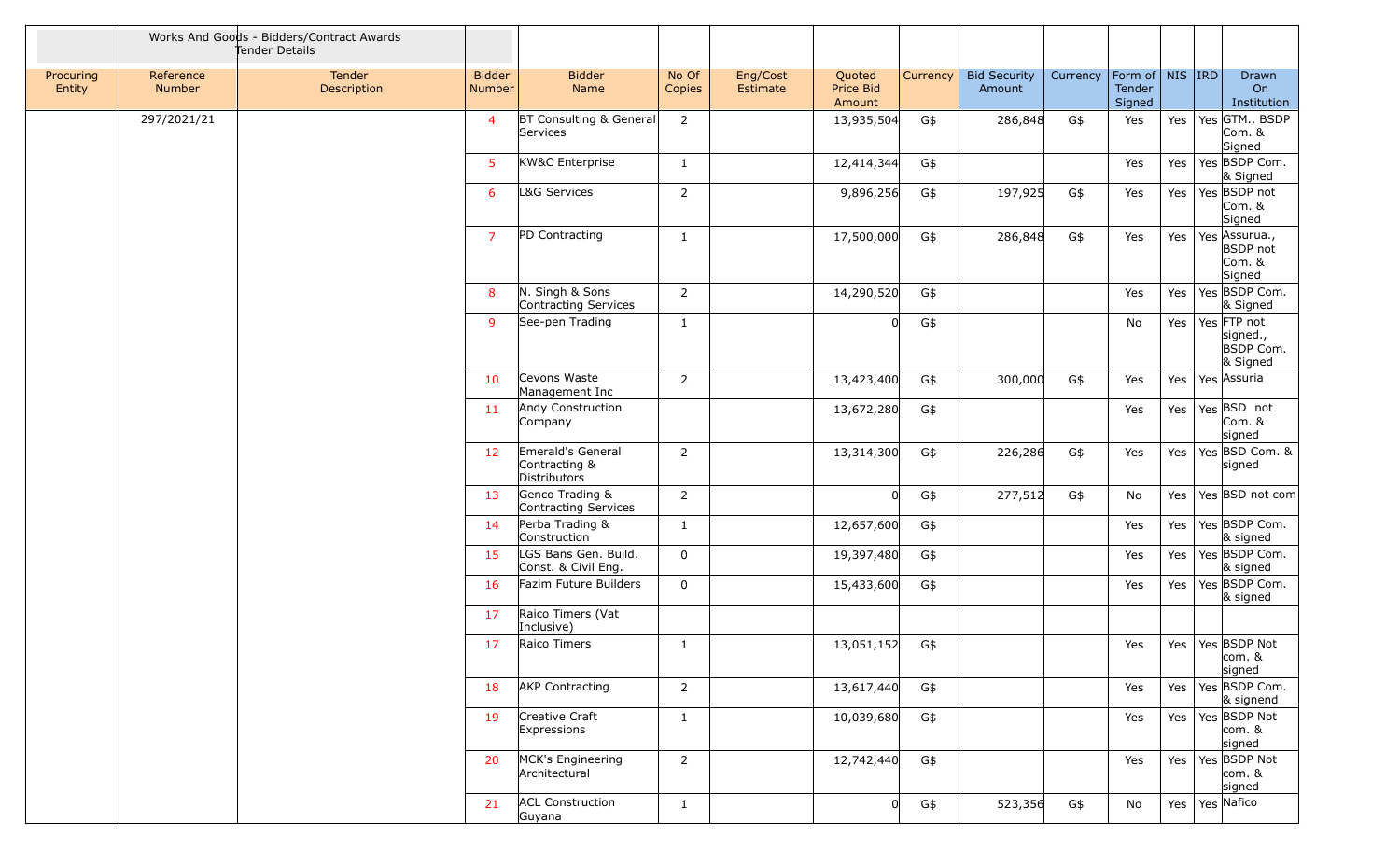|                     |                     | Works And Goods - Bidders/Contract Awards<br>Tender Details                                                                                                                                                        |                                |                                                      |                 |                      |                               |          |                               |             |                                             |           |                 |                            |
|---------------------|---------------------|--------------------------------------------------------------------------------------------------------------------------------------------------------------------------------------------------------------------|--------------------------------|------------------------------------------------------|-----------------|----------------------|-------------------------------|----------|-------------------------------|-------------|---------------------------------------------|-----------|-----------------|----------------------------|
| Procuring<br>Entity | Reference<br>Number | Tender<br>Description                                                                                                                                                                                              | <b>Bidder</b><br><b>Number</b> | <b>Bidder</b><br>Name                                | No Of<br>Copies | Eng/Cost<br>Estimate | Quoted<br>Price Bid<br>Amount | Currency | <b>Bid Security</b><br>Amount | Currency    | Form of $\vert$ NIS IRD<br>Tender<br>Signed |           |                 | Drawn<br>On<br>Institution |
|                     | 297/2021/21         |                                                                                                                                                                                                                    | 22                             | SM&K Investment                                      | 1               |                      | 29,587,120                    | G\$      |                               |             | Yes                                         | Yes       |                 | Yes BSDP Com.<br>& signed  |
|                     |                     |                                                                                                                                                                                                                    | 23                             | Royal Gen. Sup. &<br>Contract. Ser.                  | $\overline{2}$  |                      | 10,795,260                    | G\$      |                               |             | Yes                                         | Yes       |                 | Yes BSDP com. &<br>signed  |
|                     |                     |                                                                                                                                                                                                                    |                                | 24                                                   |                 |                      | O                             |          |                               |             |                                             |           |                 |                            |
|                     | 298/2021/21         | Manual Monthly Maintenance (MMM)<br>Cleaning (January to December) 2022<br>of Drainage and Irrigation Channels Lot<br>1- Downer Canal (4,300 Meters), Lot 2:<br>Ruimveldt North Drainage Channels<br>(5593 Meters) | $\mathbf{1}$                   | LGS Barns Gen. Build.<br>Const. & Civil Eng. L2      |                 |                      | 14,982,800                    | G\$      |                               |             |                                             |           |                 |                            |
|                     | 298/2021/21         |                                                                                                                                                                                                                    | 1                              | LGS Barns Gen. Build.<br>Const. & Civil Eng. L1      | $\mathbf 0$     |                      | 16,126,000                    | G\$      |                               | $\mathbf 0$ | Yes                                         | Yes       | Yes $ 0\rangle$ |                            |
|                     |                     |                                                                                                                                                                                                                    | 2                              | KW & C Enterprise L1                                 | $\mathbf{1}$    |                      | 13,804,400                    | G\$      | 276,088                       | G\$         | Yes                                         | Yes       |                 | Yes Premier                |
|                     |                     |                                                                                                                                                                                                                    | 2                              | KW & C Enterprise L2                                 |                 |                      | 12,479,884                    | G\$      | 249,598                       | G\$         |                                             |           |                 |                            |
|                     |                     |                                                                                                                                                                                                                    | 3                              | Cevons Waste<br>Managment Inc L2                     |                 |                      | 15,392,300                    | G\$      | 300,000                       |             |                                             |           |                 |                            |
|                     |                     |                                                                                                                                                                                                                    | 3                              | Cevons Waste<br>Managment Inc L1                     | 2               |                      | 12,780,000                    | G\$      | 300,000                       | G\$         | Yes                                         | Yes       |                 | Yes Assuria                |
|                     |                     |                                                                                                                                                                                                                    | $\overline{4}$                 | Lereg Engineering L1                                 | $\mathbf{1}$    |                      | 14,590,000                    | G\$      | 291,000                       | G\$         | Yes                                         | Yes       |                 | Yes Assuria                |
|                     |                     |                                                                                                                                                                                                                    | 5                              | Randolph Taylor<br>Construction L2                   |                 |                      | 12,352,740                    | G\$      | 247,055                       | G\$         |                                             |           |                 |                            |
|                     |                     |                                                                                                                                                                                                                    | 5                              | Randolph Taylor<br>Construction L1                   | $\overline{2}$  |                      | 11,959,600                    | G\$      | 239,192                       | G\$         | Yes                                         | Yes       |                 | Yes Caricom                |
|                     |                     |                                                                                                                                                                                                                    | 6                              | AKP Contracting L2                                   |                 |                      | 13,748,720                    | G\$      | 274,974                       | G\$         |                                             |           |                 |                            |
|                     |                     |                                                                                                                                                                                                                    | 6                              | <b>AKP Contracting L1</b>                            | $\overline{2}$  |                      | 15,328,000                    | G\$      | 306,560                       | $G\$        | Yes                                         | Yes       |                 | Yes Nafico                 |
|                     |                     |                                                                                                                                                                                                                    | $\overline{7}$                 | Genco Trading &<br>Contracting Services L1           | $\overline{2}$  |                      | 15,604,000                    | G\$      | 312,080                       | G\$         | Yes                                         | Yes       |                 | Yes Caricom                |
|                     |                     |                                                                                                                                                                                                                    | $\overline{7}$                 | Genco Trading &<br>Contracting Services L2           |                 |                      | 14,827,112                    | G\$      | 296,542                       | G\$         |                                             |           |                 |                            |
|                     |                     |                                                                                                                                                                                                                    | 8                              | Rishma & Sisters Ent L2                              |                 |                      | 14,107,564                    | G\$      | 282,151                       | G\$         |                                             |           |                 |                            |
|                     |                     |                                                                                                                                                                                                                    | 8                              | Rishma & Sisters Ent L1                              | 2               |                      | 10,811,200                    | G\$      | 216,224                       | G\$         | Yes                                         | Yes       |                 | Yes Caricom                |
|                     |                     |                                                                                                                                                                                                                    | 9                              | Fazim Future Builders L1                             | $\mathbf 0$     |                      | 15,868,000                    | G\$      |                               |             | Yes                                         | Yes       | Yes             |                            |
|                     |                     |                                                                                                                                                                                                                    | 9                              | Fazim Future Builders L2                             |                 |                      | 13,773,160                    | G\$      |                               |             |                                             |           |                 |                            |
|                     |                     |                                                                                                                                                                                                                    | 10                             | Mcka Engineering<br>Architect. Consul.<br>Service L2 |                 |                      | 13,934,880                    | G\$      |                               |             |                                             |           |                 |                            |
|                     |                     |                                                                                                                                                                                                                    | 10                             | Mcka Engineering<br>Architect. Consul.<br>Service L1 | $\mathbf{1}$    |                      | 14,128,000                    | G\$      |                               |             | Yes                                         | $Yes$ Yes |                 |                            |
|                     |                     |                                                                                                                                                                                                                    | 11                             | PD Contracting L1                                    | $\mathbf{1}$    |                      | 15,840,000                    | G\$      | 322,800                       | G\$         | Yes                                         | Yes       |                 | Yes Assuria                |
|                     |                     |                                                                                                                                                                                                                    | 11                             | PD Contracting L2                                    |                 |                      | 16,450,000                    | G\$      | 300,012                       | G\$         |                                             |           |                 |                            |
|                     |                     |                                                                                                                                                                                                                    | 12                             | Ayeni Hutton<br>Construction Company<br>L2           |                 |                      | 14,319,060                    | G\$      |                               |             |                                             |           |                 |                            |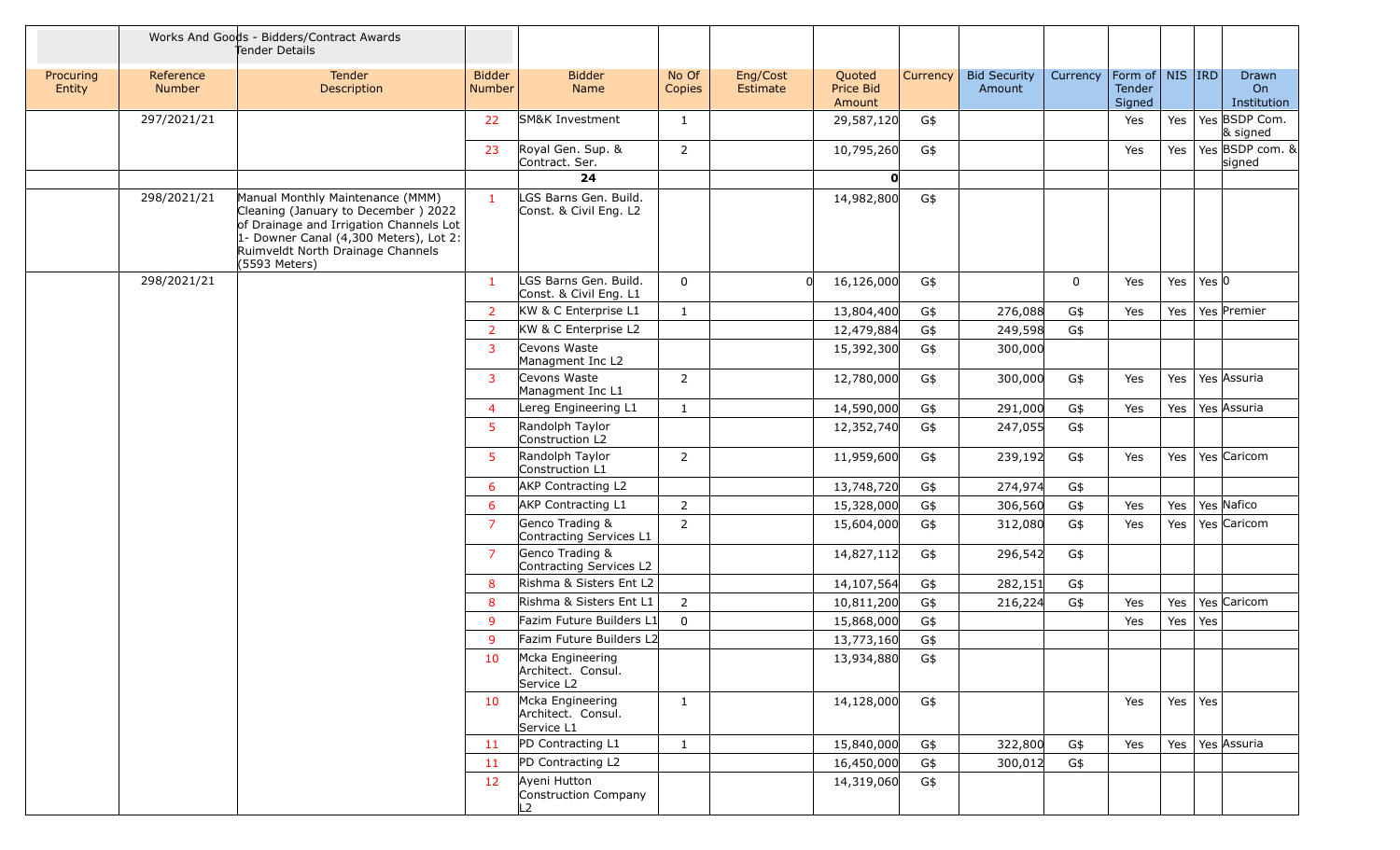|                                                            | Works And Goods - Bidders/Contract Awards<br>Tender Details |                                                                           |                         |                                                      |                 |                      |                               |          |                               |          |                                         |         |               |                                               |
|------------------------------------------------------------|-------------------------------------------------------------|---------------------------------------------------------------------------|-------------------------|------------------------------------------------------|-----------------|----------------------|-------------------------------|----------|-------------------------------|----------|-----------------------------------------|---------|---------------|-----------------------------------------------|
| Procuring<br>Entity                                        | Reference<br>Number                                         | Tender<br>Description                                                     | <b>Bidder</b><br>Number | <b>Bidder</b><br>Name                                | No Of<br>Copies | Eng/Cost<br>Estimate | Quoted<br>Price Bid<br>Amount | Currency | <b>Bid Security</b><br>Amount | Currency | Form of   NIS   IRD<br>Tender<br>Signed |         |               | Drawn<br><b>On</b><br>Institution             |
|                                                            | 298/2021/21                                                 |                                                                           | 12                      | Ayeni Hutton<br>Construction Company                 | $\mathbf{1}$    |                      | 14,372,400                    | G\$      | 287,448                       | G\$      | Yes                                     | Yes     |               | Yes Assuria                                   |
|                                                            |                                                             |                                                                           | 13                      | Emeralds General<br>Contracting &<br>Distributors L2 |                 |                      | 13,911,900                    | G\$      | 278,230                       | G\$      |                                         |         |               |                                               |
|                                                            |                                                             |                                                                           | 13                      | Emeralds General<br>Contracting &<br>Distributors L1 | $\overline{2}$  |                      | 14,666,000                    | G\$      | 293,320                       | G\$      | Yes                                     | Yes     |               | Yes Assuria                                   |
|                                                            |                                                             |                                                                           | 14                      | Andy Const. L2                                       |                 |                      | 14,875,460                    | G\$      |                               |          |                                         |         |               |                                               |
|                                                            |                                                             |                                                                           | 14                      | Andy Const. L1                                       | $\overline{2}$  |                      | 14,386,000                    | G\$      |                               |          | Yes                                     | Yes Yes |               |                                               |
|                                                            |                                                             |                                                                           | 15                      | Perba Trading & Const<br>$\overline{2}$              |                 |                      | 13,822,200                    | G\$      | 300,000                       | G\$      |                                         |         |               |                                               |
|                                                            |                                                             |                                                                           | 15                      | Perba Trading & Const                                | $\mathbf{1}$    |                      | 14,670,000                    | G\$      | 300,000                       | G\$      | Yes                                     | Yes     |               | Yes Premier Ins                               |
|                                                            |                                                             |                                                                           | 16                      | Brick & Mortar Const.<br>Ser. & Gen. Sup. L2         |                 |                      | 34,033,000                    | G\$      |                               |          |                                         |         |               |                                               |
|                                                            |                                                             |                                                                           | 16                      | Brick & Mortar Const.<br>Ser. & Gen. Sup. L1         | $\mathbf 0$     |                      | 16,250,000                    | G\$      |                               |          |                                         |         |               |                                               |
|                                                            |                                                             |                                                                           | 17                      | Creative Craft<br>Expressions L2                     |                 |                      | 11,100,444                    | G\$      |                               |          |                                         |         |               |                                               |
|                                                            |                                                             |                                                                           | 17                      | Creative Craft<br>Expressions L1                     | $\overline{2}$  |                      | 11,136,600                    | G\$      | 444,741                       | G\$      | Yes                                     | Yes     |               | Yes Assuria                                   |
|                                                            |                                                             |                                                                           | 18                      | L&G Services L2                                      |                 |                      | 10,350,414                    | G\$      |                               |          |                                         |         |               |                                               |
|                                                            |                                                             |                                                                           | 18                      | L&G Services L1                                      | $\overline{2}$  |                      | 11,943,600                    | G\$      | 445,880                       | G\$      | Yes                                     | Yes     |               | Yes Assuria                                   |
|                                                            |                                                             |                                                                           | 19                      | <b>ACL Construction</b><br>Guyana L2                 |                 |                      |                               |          |                               |          |                                         |         |               | FTP Not com.<br>nor signed                    |
|                                                            |                                                             |                                                                           | 19                      | <b>ACL Construction</b><br>Guyana L1                 | 1               |                      |                               | G\$      | 240,000                       | G\$      | No                                      | Yes     |               | Yes FTP Not com.<br>nor signed                |
|                                                            |                                                             |                                                                           | 20                      | N. Singh & Sons<br>Contracting Services L2           |                 |                      | 14,946,620                    | G\$      |                               |          |                                         |         |               |                                               |
|                                                            |                                                             |                                                                           | 20                      | N. Singh & Sons<br>Contracting Services L1           | $\overline{2}$  |                      | 15,856,000                    | G\$      |                               |          | Yes                                     | Yes     | Yes           |                                               |
|                                                            |                                                             |                                                                           | 21                      | Amaris Lall General<br>Service L2                    |                 |                      |                               | G\$      | 292,000                       | G\$      | No                                      | Yes     |               | Yes FTP Not com.<br>RBL Cheque                |
|                                                            |                                                             |                                                                           | 21                      | Amaris Lall General<br>Service L1                    | 2               |                      | 15,662,400                    | G\$      | 322,800                       | G\$      | Yes                                     |         | Yes   Yes GTM |                                               |
|                                                            |                                                             |                                                                           | 22                      | See-per Trading L1                                   |                 |                      |                               |          |                               |          |                                         |         |               |                                               |
|                                                            |                                                             |                                                                           |                         | 42                                                   |                 |                      | $\mathbf{o}$                  |          |                               |          |                                         |         |               |                                               |
| Ministry of<br>Natural<br>Resources and<br>the Enviornment | 33/2021/26                                                  | Provision of Security Services for the<br>Period January to December 2022 | $\mathbf{1}$            | Nel Global Sec. Co. Inc.                             | $\mathbf{1}$    |                      |                               | G\$      |                               | G\$      | No                                      | Yes     |               | Yes FTP not com<br>but signed -<br>No bid sec |
|                                                            |                                                             |                                                                           | $\overline{2}$          | Queensway Sec. Ser.<br>Inc.                          | $\overline{2}$  |                      | 25,245,620                    | G\$      | 504,912                       | G\$      | Yes                                     | Yes     |               | Yes Dem. Bank                                 |